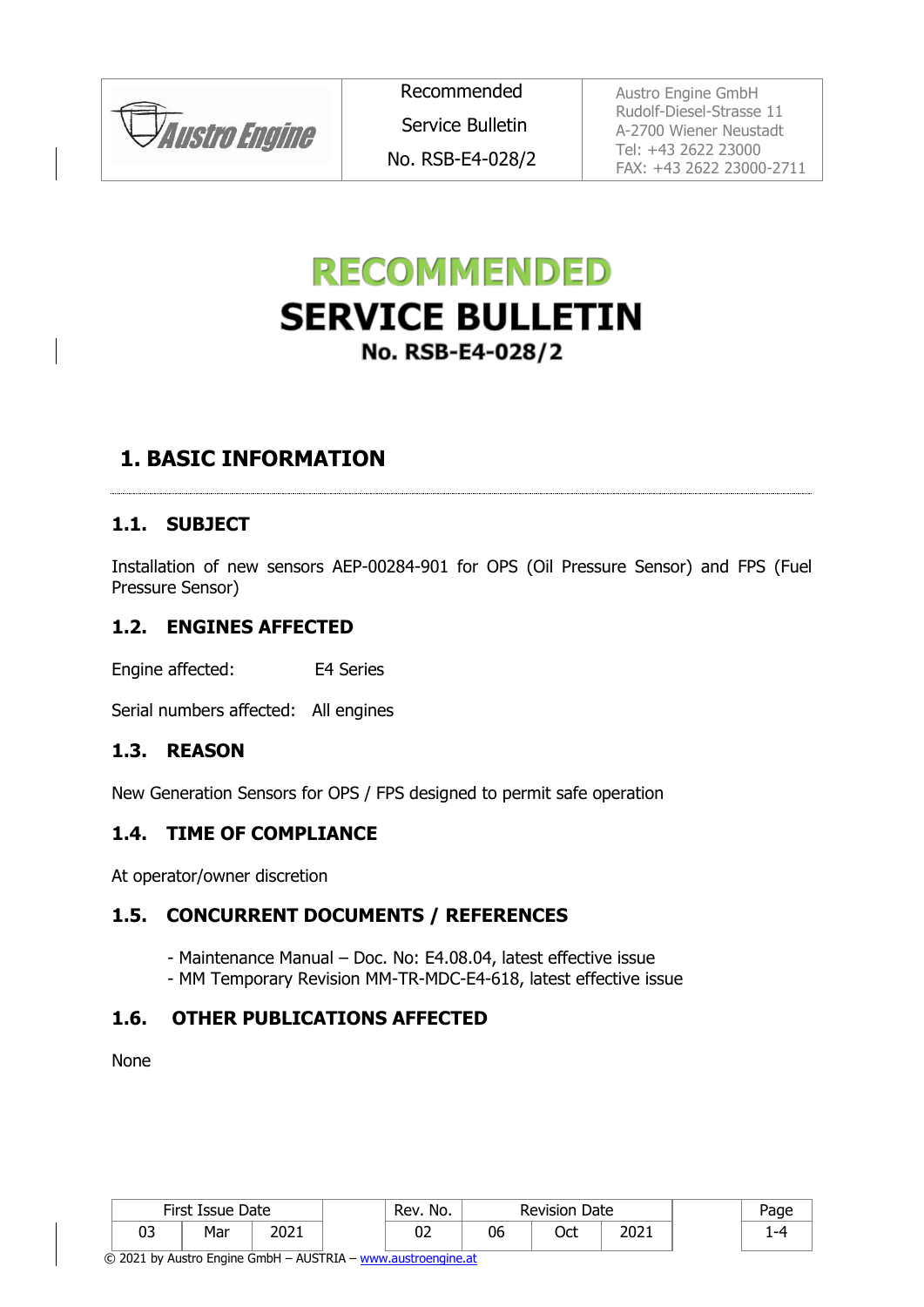

Recommended

Service Bulletin

No. RSB-E4-028/2

Austro Engine GmbH Rudolf-Diesel-Strasse 11 A-2700 Wiener Neustadt Tel: +43 2622 23000 FAX: +43 2622 23000-2711

## **2. TECHNICAL DETAILS**

### <span id="page-1-0"></span>**2.1. ACCOMPLISHMENT / INSTRUCTIONS**

For removal instructions of the old sensors, refer to Maintenance Manual – Doc. No: E4.08.04, latest effective issue.

For installation instructions of the new sensors and harness connection, refer to Temporary Revision MM-TR-MDC-E4-618, latest effective issue and Maintenance Manual – Doc. No: E4.08.04, latest effective issue.

No change of software for the EECU is required.

#### **2.2. ILLUSTRATIONS**

None

#### **2.3. MASS (WEIGHT)**

Not affected

#### **2.4. APPROVAL STATEMENT**

The technical content of this document is approved under the authority of the DOA ref. EASA. 21J.399

|    | First Issue Date |               | No.<br>Rev. |    | <b>Revision Date</b> |      | Page |
|----|------------------|---------------|-------------|----|----------------------|------|------|
| 03 | Mar              | 10.11<br>ZUZI | ∪∠          | 06 | ∩~⊢<br>ULL           | 2021 |      |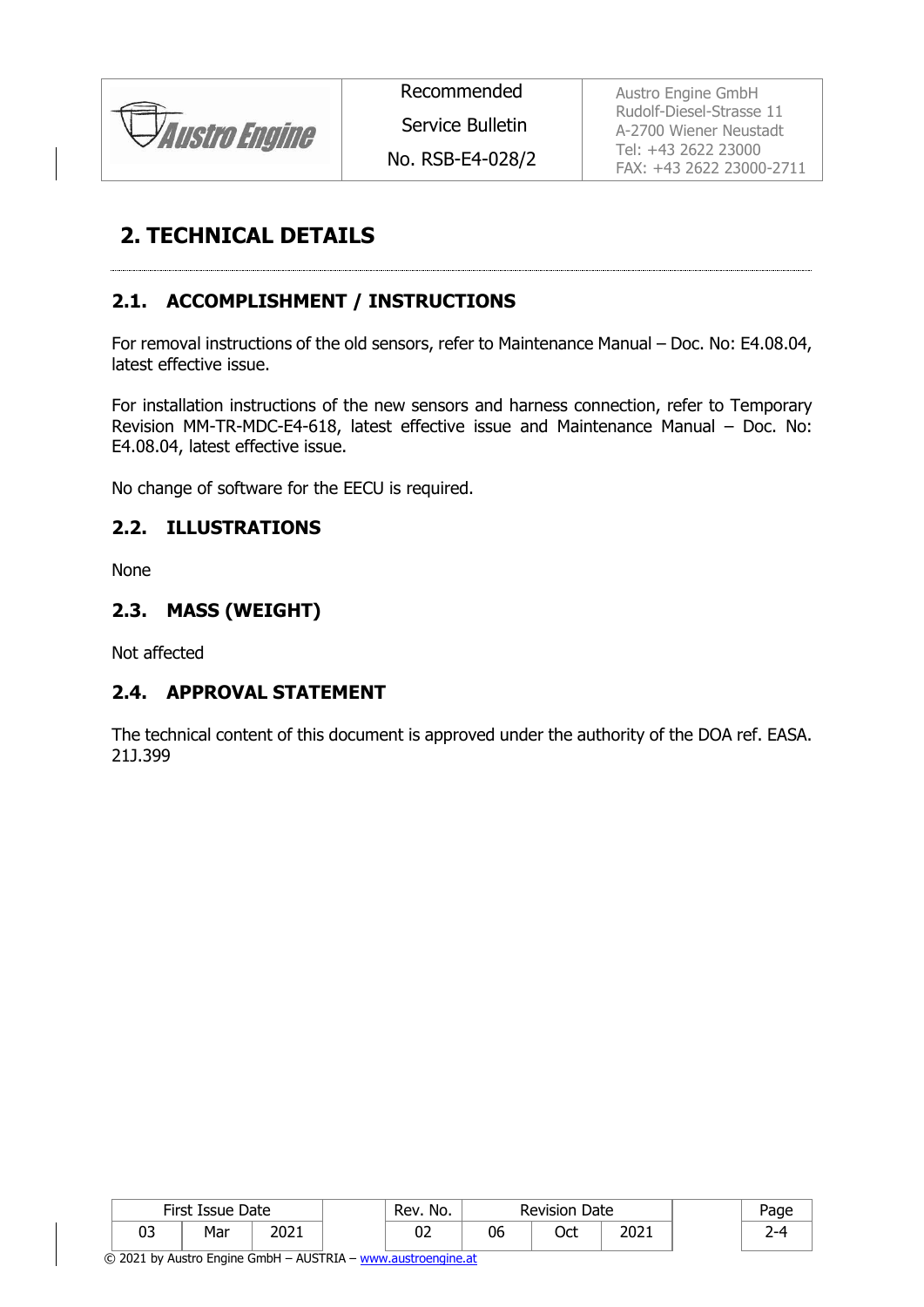

Recommended

Service Bulletin

No. RSB-E4-028/2

Austro Engine GmbH Rudolf-Diesel-Strasse 11 A-2700 Wiener Neustadt Tel: +43 2622 23000 FAX: +43 2622 23000-2711

### **3. PLANNING INFORMATION**

#### **3.1. MATERIAL & AVAILABILITY**

| Qty            | <b>Part Name</b>                                            | <b>Part Number</b>       | <b>Manufacturer</b>    | <b>Rev. Number</b> |  |
|----------------|-------------------------------------------------------------|--------------------------|------------------------|--------------------|--|
| 2              | Sensor                                                      | AEP-00284-901            | AE                     |                    |  |
| 8              | Cable Tie                                                   | PLT4S-M30                | Panduit                |                    |  |
| 8              | Cable Tie (100 mm) for OPS /<br><b>FPS Roundit fixation</b> | PLT1M-M30                | Panduit                |                    |  |
| 300            | Caving Protection for OPS / FPS                             | Roundit2000NX5-5         | Roundit                |                    |  |
| mm             | Sensor Cable                                                |                          |                        |                    |  |
| $\overline{2}$ | Repair Kit                                                  | E4A-95-R23-000           | AE                     | ---                |  |
| 300            | Fusion tape for each end of the                             | 608036-4 / 608036        | <b>TE Connectivity</b> |                    |  |
| mm             | chafing protection                                          |                          |                        |                    |  |
|                | As an alternative to fusion tape, a                         |                          |                        |                    |  |
| 120            | shrink<br>with<br>sufficient<br>heat                        | ATUM SP / TEC-108-120009 | <b>TE Connectivity</b> |                    |  |
| mm             | diameter and shrink rate can be                             |                          |                        |                    |  |
|                | applied.                                                    |                          |                        |                    |  |

#### **3.2. SPECIAL TOOLS**

| <b>Part number</b>                            | <b>Description</b>                              |
|-----------------------------------------------|-------------------------------------------------|
|                                               | Cutter knife                                    |
|                                               | Hot Air Gun                                     |
| AD-1377 by TE Connectivity                    | Crimp tool for Inline crimp                     |
|                                               | Ohmmeter                                        |
| 58423-1 by TE Connectivity and 354940-1 by TE | Recommended DIE Set for crimping Ring Terminals |
| Connectivity                                  | and Crimp tool (frame) to fit 58423-1 DIE Set   |

### **3.3. LABOR EFFORT**

2 h

| First Issue Date |     | No.<br>Rev. | <b>Revision Date</b> |    | Page |      |        |
|------------------|-----|-------------|----------------------|----|------|------|--------|
| רח<br>ບJ         | Mar | 2021        | UZ                   | 06 | Oct  | 2021 | ∽<br>້ |